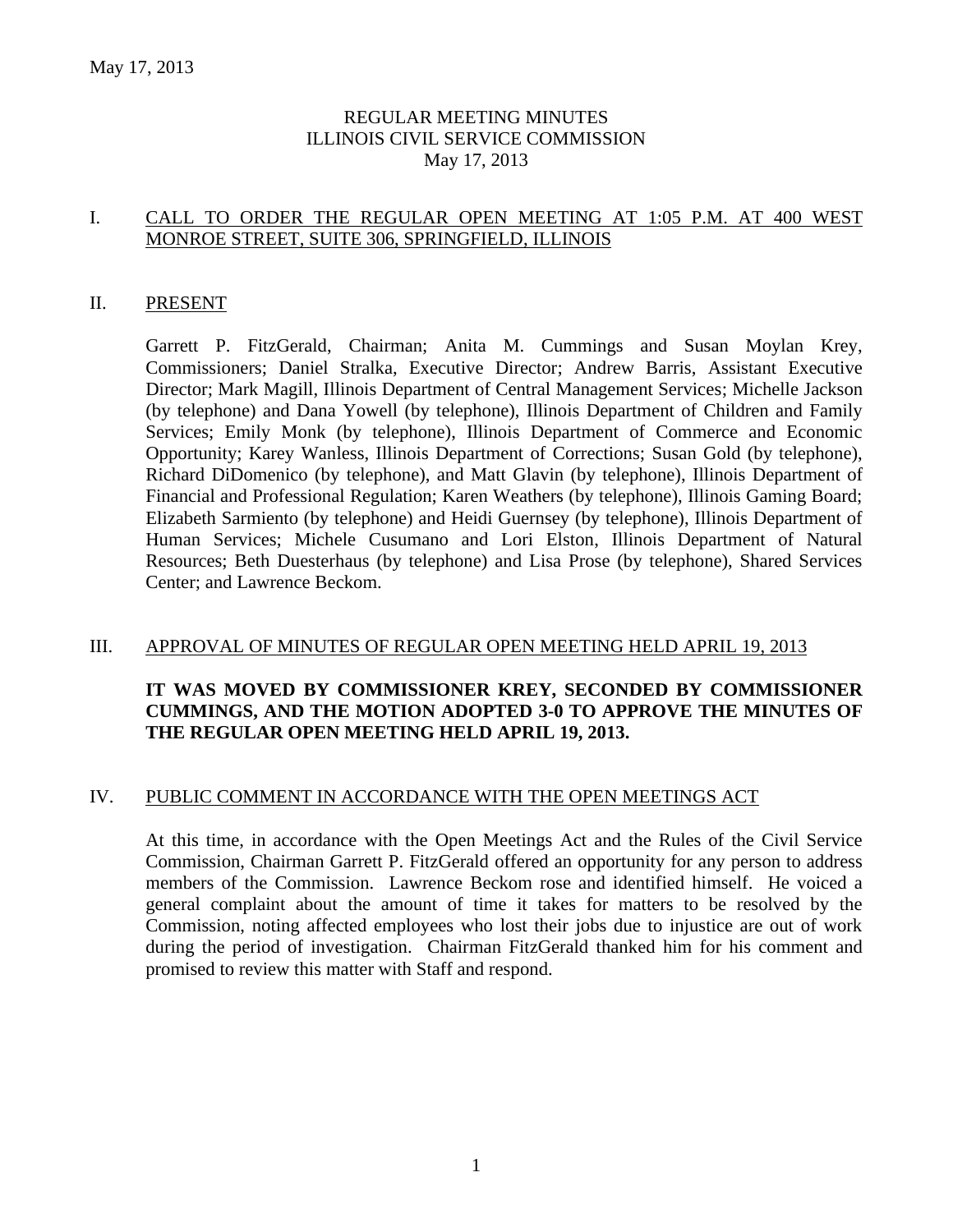#### $V<sub>r</sub>$ EXEMPTIONS UNDER SECTION 4d(3) OF THE PERSONNEL CODE

# A. Report on Exempt Positions from Illinois Dept. of Central Management Services

|        | Total            | Number of Exempt |
|--------|------------------|------------------|
| Agency | <b>Employees</b> | Positions        |
|        |                  |                  |
|        |                  |                  |
|        |                  |                  |
|        |                  |                  |
|        |                  |                  |
|        |                  |                  |
|        |                  |                  |
|        |                  |                  |
|        |                  |                  |
|        |                  |                  |
|        |                  |                  |
|        |                  |                  |
|        |                  |                  |
|        |                  |                  |
|        |                  |                  |
|        |                  |                  |
|        |                  |                  |
|        |                  |                  |
|        |                  |                  |
|        |                  |                  |
|        |                  |                  |
|        |                  |                  |
|        |                  |                  |
|        |                  |                  |
|        |                  |                  |
|        |                  |                  |
|        |                  |                  |
|        |                  |                  |
|        |                  |                  |
|        |                  |                  |
|        |                  |                  |
|        |                  |                  |
|        |                  |                  |
|        |                  |                  |
|        |                  |                  |
|        |                  |                  |
|        |                  |                  |
|        |                  |                  |
|        |                  |                  |
|        |                  |                  |
|        |                  |                  |
|        |                  |                  |
|        |                  |                  |
|        |                  |                  |
|        |                  |                  |
|        |                  |                  |
|        |                  |                  |
|        |                  |                  |
|        |                  |                  |
|        |                  |                  |
|        |                  |                  |
|        |                  |                  |
|        |                  |                  |
|        |                  |                  |
|        |                  |                  |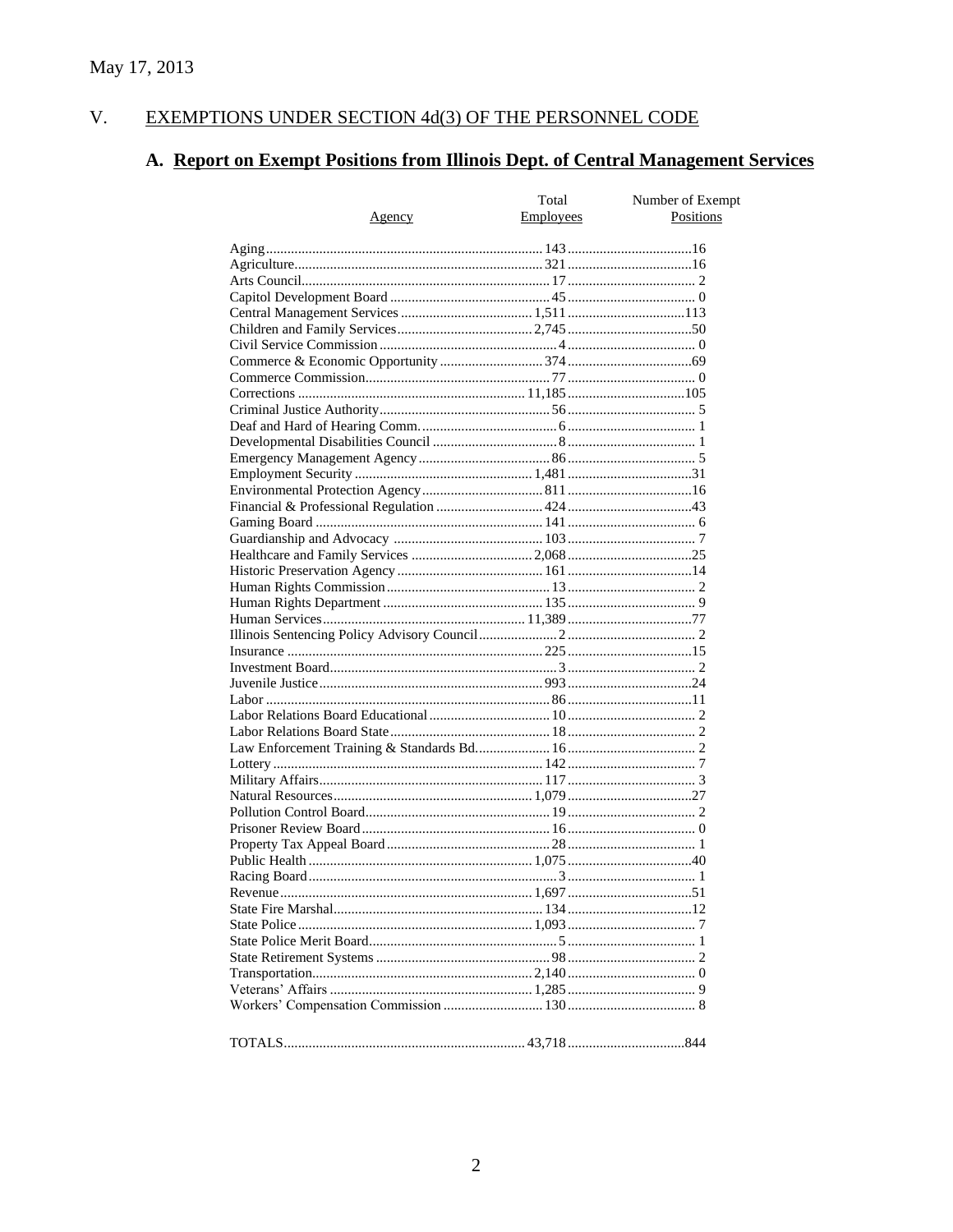### **B. Governing Rule – Section 1.142 Jurisdiction B Exemptions**

- a) The Civil Service Commission shall exercise its judgment when determining whether a position qualifies for exemption from Jurisdiction B under Section 4d(3) of the Personnel Code. The Commission will consider any or all of the following factors inherent in the position and any other factors deemed relevant to the request for exemption:
	- 1) The amount and scope of principal policy making authority;
	- 2) The amount and scope of principal policy administering authority;
	- 3) The amount of independent authority to represent the agency, board or commission to individuals, legislators, organizations or other agencies relative to programmatic responsibilities;
	- 4) The capability to bind the agency, board or commission to a course of action;
	- 5) The nature of the program for which the position has principal policy responsibility;
	- 6) The placement of the position on the organizational chart of the agency, board or commission;
	- 7) The mission, size and geographical scope of the organizational entity or program within the agency, board or commission to which the position is allocated or detailed.
- b) The Commission may, upon its own action after 30 days notice to the Director of Central Management Services or upon the recommendation of the Director of the Department of Central Management Services, rescind the exemption of any position that no longer meets the requirements for exemption set forth in subsection (a). However, rescission of an exemption shall be approved after the Commission has determined that an adequate level of managerial control exists in exempt status that will insure responsive and accountable administrative control of the programs of the agency, board or commission.
- c) For all positions currently exempt by action of the Commission, the Director of Central Management Services shall inform the Commission promptly in writing of all changes in essential functions, reporting structure, working title, work location, position title, position number or specialized knowledge, skills, abilities, licensure or certification.
- d) Prior to granting an exemption from Jurisdiction B under Section 4d(3) of the Personnel Code, the Commission will notify the incumbent of the position, if any, of its proposed action. The incumbent may appear at the Commission meeting at which action is to be taken and present objections to the exemption request.

(Source: Amended at 34 Ill. Reg. 3485, effective March 3, 2010)

\* \* \*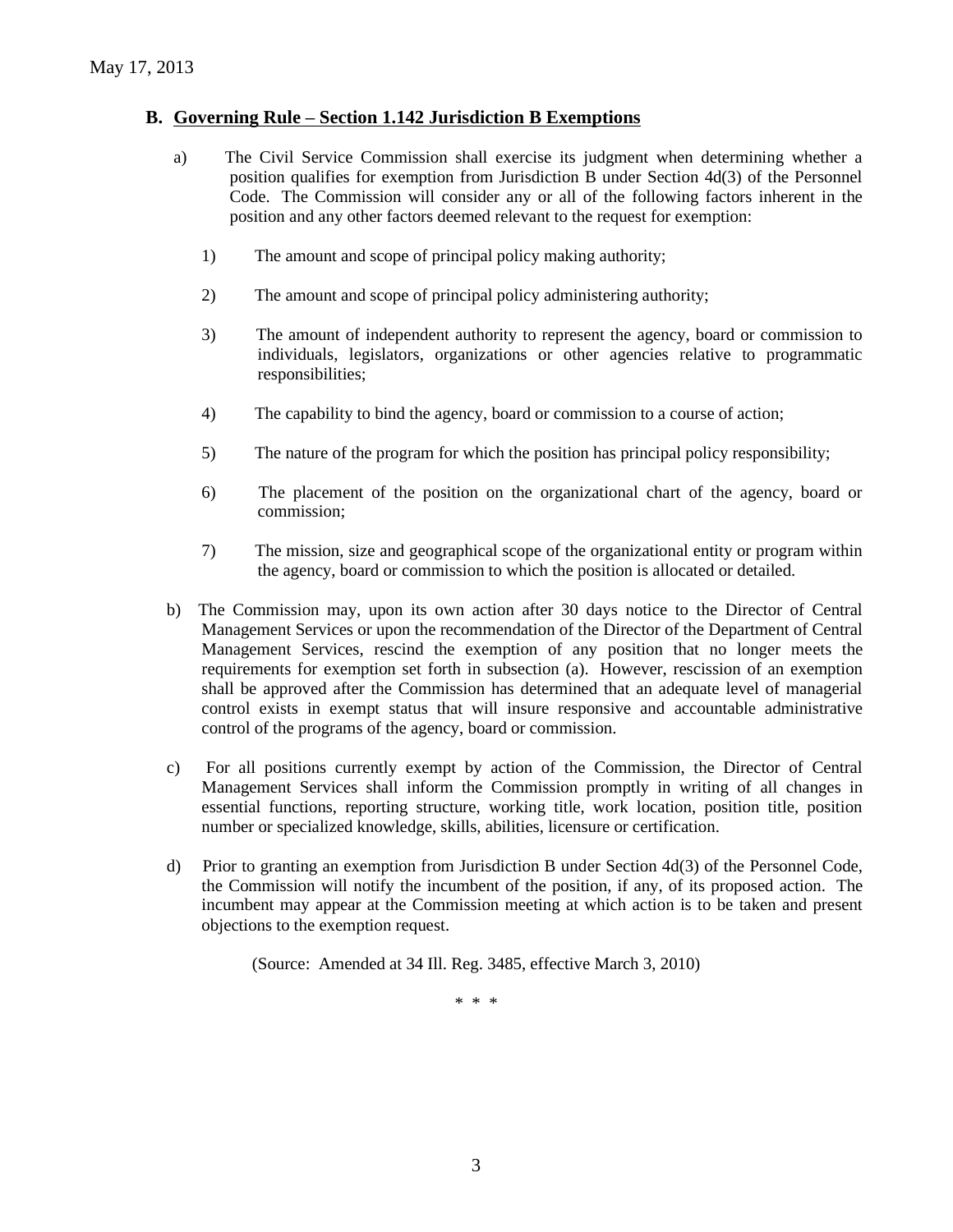### **C. Requests for 4d(3) Exemption**

Executive Director Daniel Stralka reported:

- As to Item C, this request is for the Director of the Office of Conservation Resource Marketing at the Department of Natural Resources, a position that reports to the Director. This request was continued from last month's meeting due to overlap with the Media Administrator position. The agency submitted a clarified position description form that focused on its responsibilities marketing state parks and other agency recreation and tourism facilities. As this is the only such marketing position at the agency – and the only one the agency will be seeking – and overlapping media/public information responsibilities were removed from the position description, Staff recommended approval of this request. It must be noted that there is a social media component to this position description. Staff was unable to get any clarification as to whether social media would be encompassed under the responsibilities of Media Administrators so a presumption was made that it would be under Media Administrators. The significance of this would be that social media may not be used by agencies to justify Section 4d(3) exemption requests independent of Media Administrators.
- As to Item D, the agency requested that this be continued to the June 21, 2013 meeting.
- As to Item E, this request is for a Legislative Liaison or Legislative Staff Person at the Department of Children and Family Services, a position that reports to the Chief Legislative Liaison who reports to the Director. The position description contains language that this position will be performing "back office" responsibilities in the agency's legislative office as well as more traditional legislative liaison responsibilities. Staff had a concern because historically the Commission has indicated it would not extend principal policy exemptions to positions in the legislative office that perform administrative duties. However, a check of this position description to other alreadyexempt legislative liaison positions in the agency revealed that they are, for the most part, similar. The agency has also indicated that this position has not been included in any bargaining unit. For those reasons, Staff recommended approval of this request provided the Commissioners are comfortable with the agency having six Section 4d(3) exempt legislative liaison positions. Commissioner Krey inquired whether any of the legislative liaison positions are vacant. Michelle Jackson indicated they were not. Commissioner Cummings inquired why the agency needs six legislative liaisons as five seems excessive. Michelle Jackson replied that two of the positions are currently assigned to the Governor's Office by Interagency Agreement, doing similar work on behalf of the agency as well as multiple other agencies. Chairman FitzGerald inquired which agencies were involved. Michelle Jackson indicated she was unsure which specific agencies were involved.
- As to Item F, the agency requested that this be continued to the June 21, 2013 meeting.
- As to Item G, the agency requested that this be continued to the June 21, 2013 meeting.
- $\bullet$  As to Item H, the agency requested that this be continued to the June 21, 2013 meeting.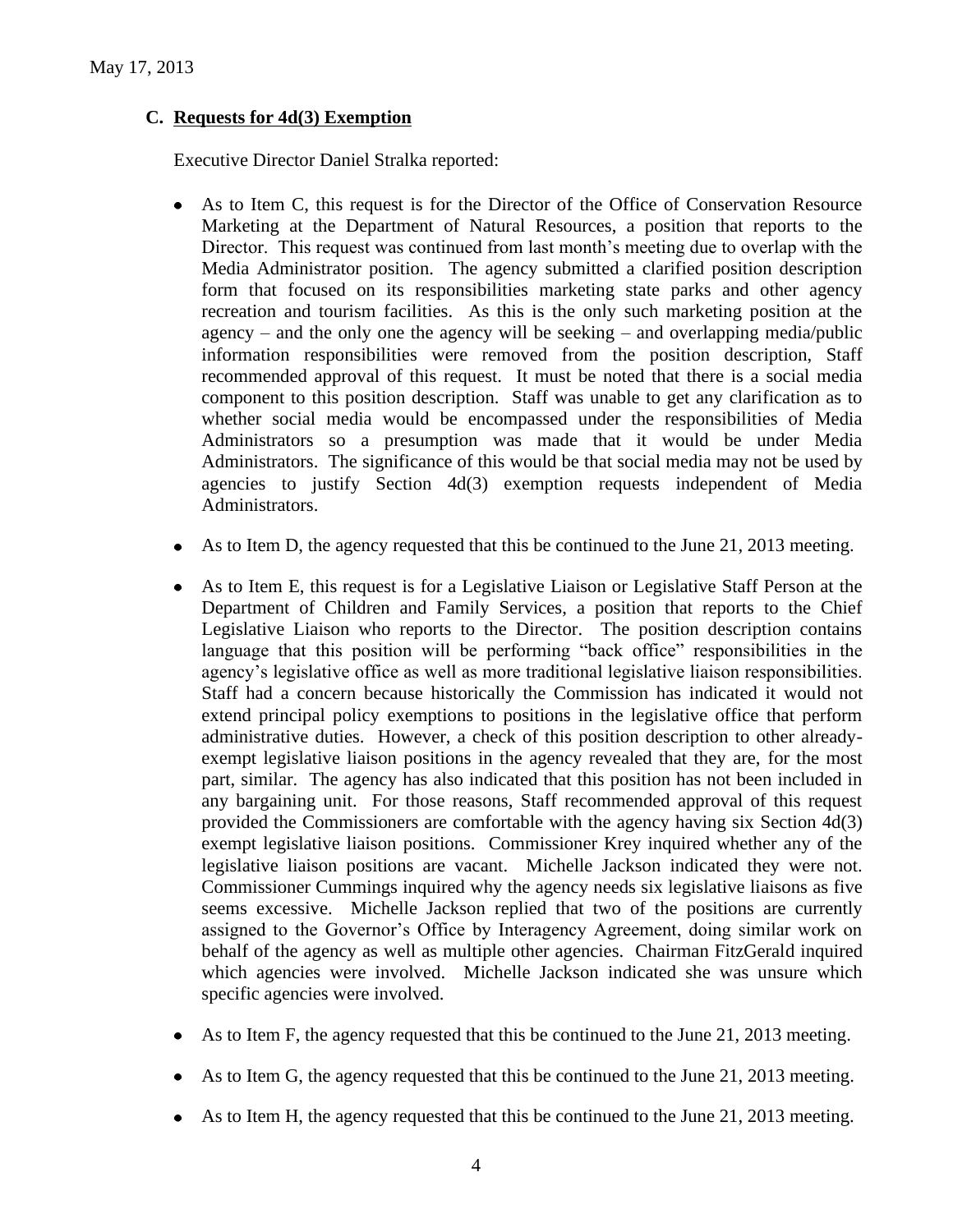### **IT WAS MOVED BY COMMISSIONER CUMMINGS, SECONDED BY COMMISSIONER KREY, AND THE MOTION ADOPTED 3-0 TO CONTINUE THE REQUEST FOR 4D(3) EXEMPTION FOR THE FOLLOWING POSITION:**

**D: Deputy General Counsel, Business Enterprise Program (CMS)**

- **F: Assistant Legislative Liaison (EPA)**
- **G: Assistant Director of the Division of Family & Community Services (DHS)**
- **H: Liaison (DPH)**

### **IT WAS MOVED BY COMMISSIONER KREY, SECONDED BY COMMISSIONER CUMMINGS, AND THE MOTION ADOPTED 3-0 TO GRANT THE REQUEST FOR 4D(3) EXEMPTION FOR THE FOLLOWING POSITIONS:**

- **C: Office Director, Office of Conservation Resource Marketing (DNR)**
- **E: Administrative Assistant (CFS)**

**The following 4d(3) exemption requests were continued on April 19, 2013:**

| <b>Position Number</b>  | 40070-37-70-300-00-01                                          |
|-------------------------|----------------------------------------------------------------|
| Position Title          | Senior Public Service Administrator                            |
| Bureau/Division         | <b>Office of Legal Services</b>                                |
| <b>Functional Title</b> | Deputy General Counsel, Business Enterprise Program            |
| Incumbent               | Vacant                                                         |
| Supervisor              | General Counsel for Legal Services who reports to the Director |
| Location                | <b>Sangamon County</b>                                         |

#### **D. Illinois Department of Central Management Services**

### **F. Illinois Environmental Protection Agency**

| <b>Position Number</b>  | $37015 - 46 - 00 - 000 - 00 - 01$                     |
|-------------------------|-------------------------------------------------------|
| <b>Position Title</b>   | <b>Public Service Administrator</b>                   |
| Bureau/Division         | Director's Office                                     |
| <b>Functional Title</b> | <b>Assistant Legislative Liaison</b>                  |
| Incumbent               | Vacant                                                |
| Supervisor              | Chief Legislative Liaison who reports to the Director |
| Location                | <b>Cook County</b>                                    |

 $\overline{a}$  $1$  Exemption was rescinded on November 16, 2012.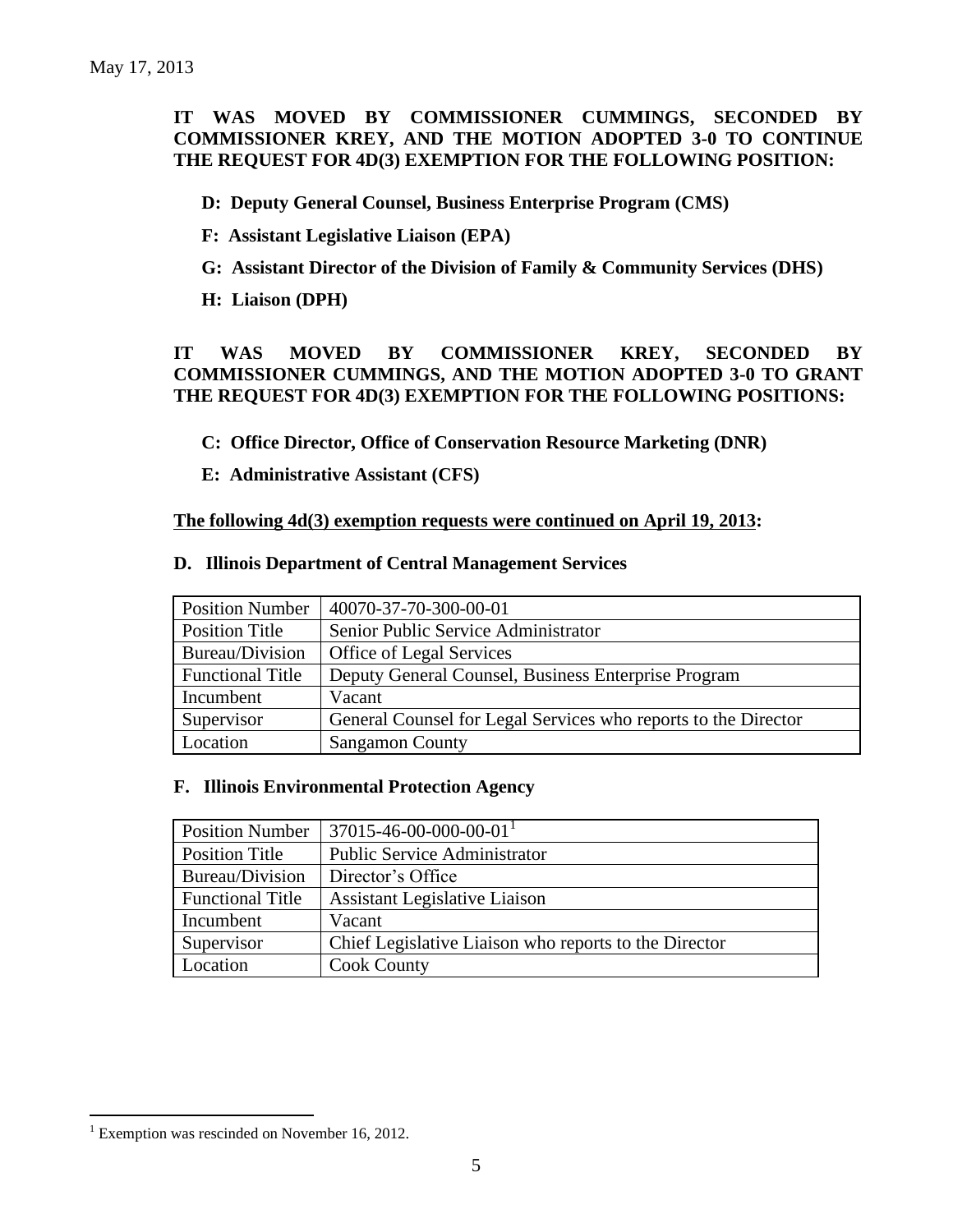| <b>Position Number</b>  | 40070-10-90-010-00-01                                                |
|-------------------------|----------------------------------------------------------------------|
| <b>Position Title</b>   | Senior Public Service Administrator                                  |
| Bureau/Division         | <b>Family and Community Services</b>                                 |
| <b>Functional Title</b> | Assistant Director of the Div. of Family & Community Services        |
| Incumbent               | Vacant                                                               |
|                         | Director of the Div. of Family $&$ Community Services who reports to |
| Supervisor              | the Assistant Secretary who reports to the Secretary                 |
| Location                | <b>Cook County</b>                                                   |

### **G. Illinois Department of Human Services**

## **H. Illinois Department of Public Health**

| <b>Position Number</b>  | 13852-20-03-030-20-01                                                                           |
|-------------------------|-------------------------------------------------------------------------------------------------|
| <b>Position Title</b>   | Executive I                                                                                     |
| Bureau/Division         | <b>Government Affairs</b>                                                                       |
| <b>Functional Title</b> | Liaison                                                                                         |
| Incumbent               | Vacant                                                                                          |
| Supervisor              | Assistant Legislative Liaison who reports to the Deputy Director who<br>reports to the Director |
| Location                | <b>Sangamon County</b>                                                                          |

### **The following 4d(3) exemption requests were granted on May 17, 2013:**

### **C. Illinois Department of Natural Resources**

| <b>Position Number</b>  | 40070-12-00-010-00-01                                      |
|-------------------------|------------------------------------------------------------|
| Position Title          | Senior Public Service Administrator                        |
| Bureau/Division         | <b>Office of Conservation Resource Marketing</b>           |
| <b>Functional Title</b> | Office Director, Office of Conservation Resource Marketing |
| Incumbent               | Vacant                                                     |
| Supervisor              | Director                                                   |
| Location                | <b>Sangamon County</b>                                     |

### **E. Illinois Department of Children & Family Services**

| <b>Position Number</b>  | $ 00502 - 16 - 00 - 300 - 01 - 03 $                   |
|-------------------------|-------------------------------------------------------|
| Position Title          | <b>Administrative Assistant II</b>                    |
| Bureau/Division         | Director's Office                                     |
| <b>Functional Title</b> | <b>Administrative Assistant</b>                       |
| Incumbent               | Vacant                                                |
| Supervisor              | Chief Legislative Liaison who reports to the Director |
| Location                | <b>Cook County</b>                                    |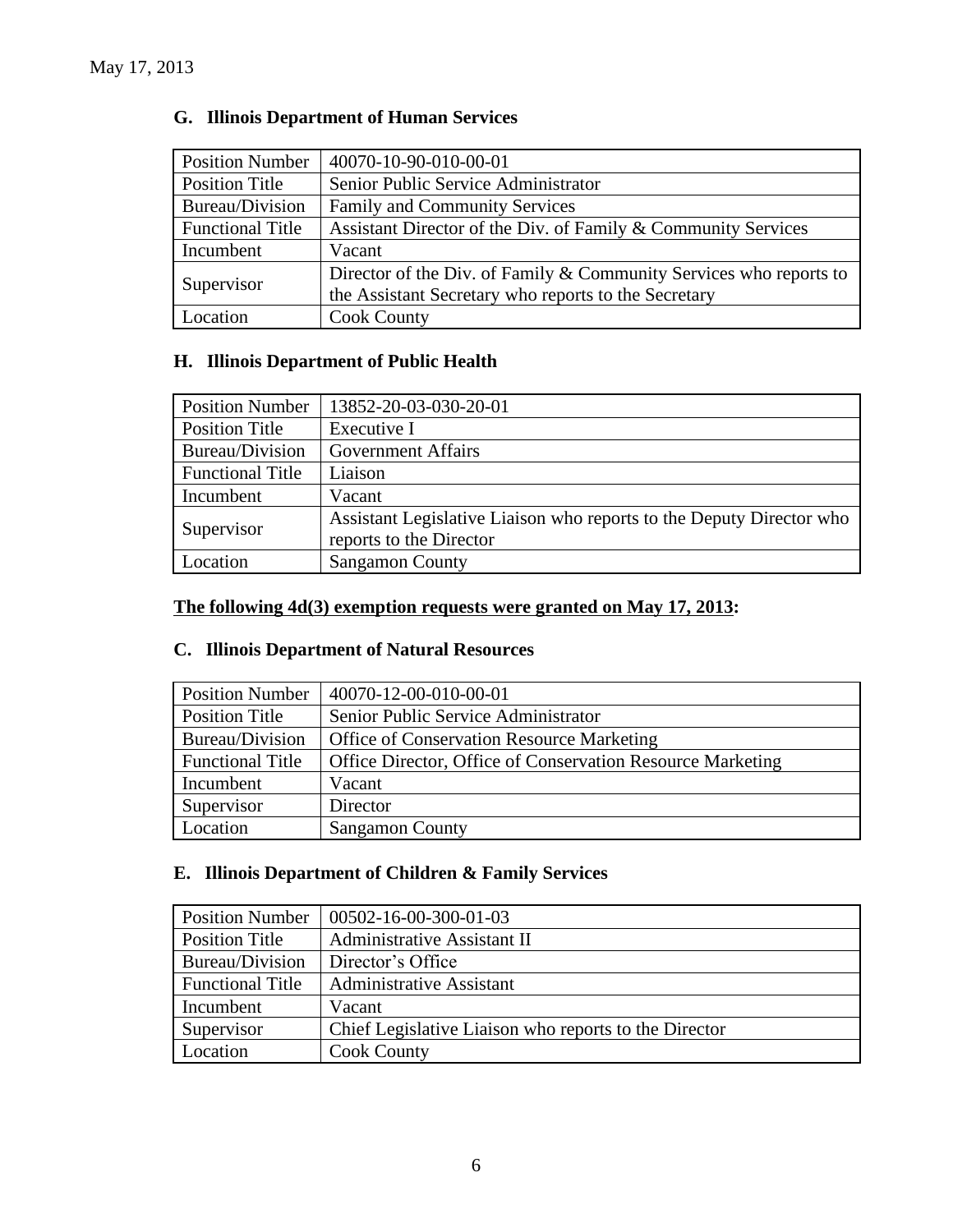### **I. Proposed Rescissions in accordance with Section 1.142(b) of the Rules of the Civil Service Commission**

Executive Director Daniel Stralka first noted that the reason most of these positions were included for proposed rescission was due to extended vacancy in excess of two years. On April 15, 2013, he provided notice to the Director of Central Management Services in accordance with Commission Rules followed by letters to all affected agency directors notifying them of which positions may be placed on this month's agenda for rescission and why. These notices included 70 positions. Many issues were resolved during this initial period so that when it came time to finalize the agenda only 24 positions were included for the Commission to determine if their 4d(3) exemptions should be rescinded.

As a reminder, Commission rules provide that rescissions shall be approved only after the Commission has determined that an adequate level of managerial control exists in exempt status which will insure responsive and accountable administrative control of agency programs. It is Commission staff's position that such control exists for all these proposed rescissions.

The agencies have consented to the rescissions for the following positions. Staff recommended approval of these rescissions: I1, I13, I14, and I16.

### **IT WAS MOVED BY COMMISSIONER KREY, SECONDED BY COMMISSIONER CUMMINGS AND THE MOTION ADOPTED 3-0 TO RESCIND THE 4D(3) EXEMPTION FOR THE FOLLOWING POSITIONS:**

- **I1: BOB, Medical & Healthcare Portfolio (CMS)**
- **I13: Associate Director-Family Health (DHS)**
- **I14: Assistant, Compliance Access & Workplace Safety (DHS)**
- **I16: Assistant Warden Operations-Murphysboro (DJJ)**

After communicating with the agencies over the past two weeks, Staff recommends denial of the following rescissions for a variety of reasons including the position being filled and the position not being vacant for two years: I2, I3, I7, I8, I9, I10, I11, I12, I13, I15, and I19 through I24.

### **IT WAS MOVED BY COMMISSIONER KREY, SECONDED BY COMMISSIONER CUMMINGS, AND THE MOTION ADOPTED 3-0 TO DENY THE PROPOSED RESCISSIONS FROM 4D(3) EXEMPTION FOR THE FOLLOWING POSITIONS:**

- **I2: BOSS, General Services, Contractual Labor & Specialty Services (CMS)**
- **I3: Certification Coordinator (CMS)**
- **I7: Assistant Warden Operations-Taylorville (DOC)**
- **I8: Assistant Warden Programs-Logan (DOC)**
- **I9: Legislative Liaison (FPR)**
- **I10: Agency Procurement (FPR)**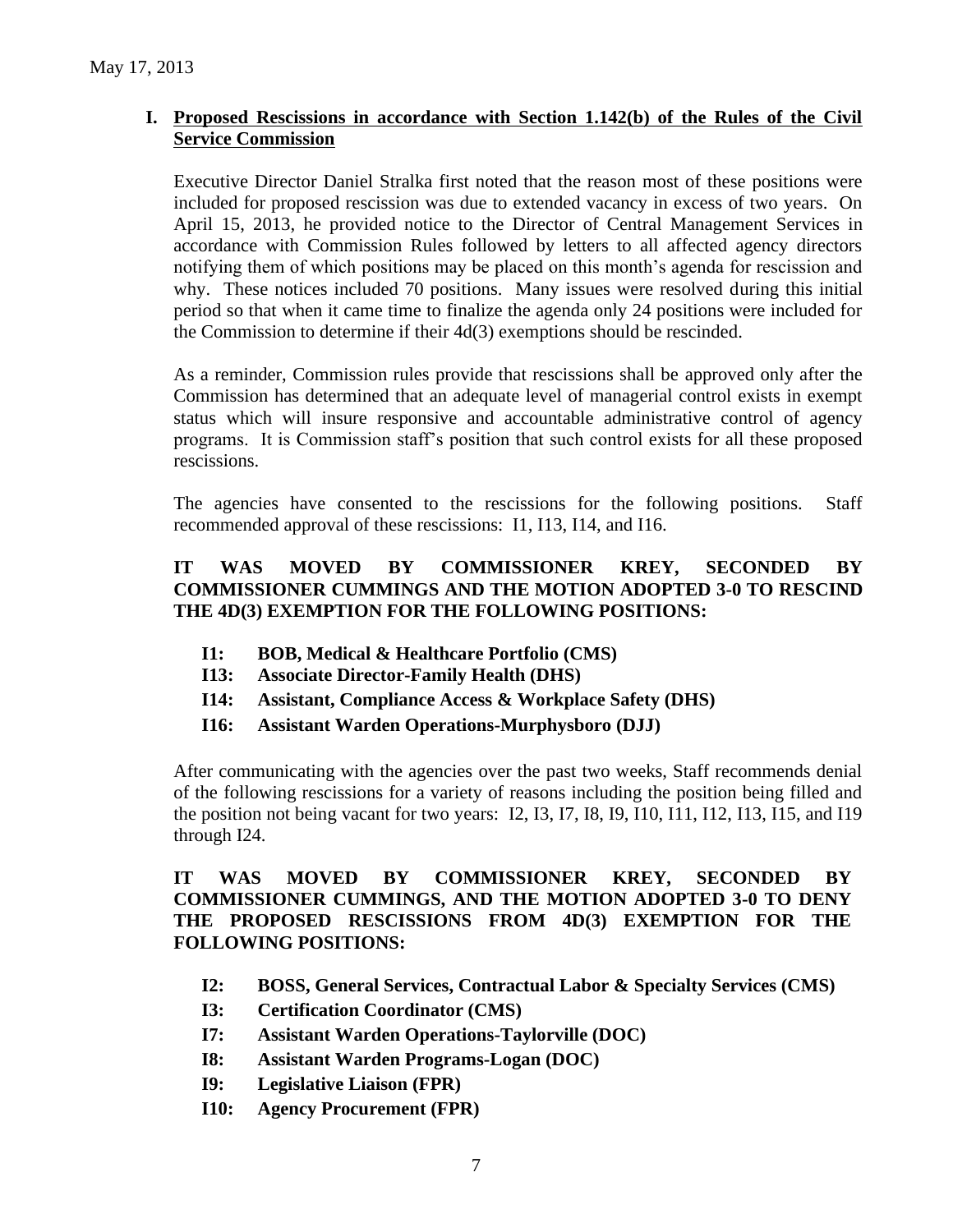- **I11: Policy Advisor, Investigations & Legislation (IGB)**
- **I12: Chief Financial Officer (HPA)**
- **I13: Associate Director-Family Health (DHS)**
- **I15: Associate Deputy Director, State Operated Development Ctr. (DHS)**
- **I19: Assistant Warden Operations-Warrenville (DJJ)**
- **I20: Director, Fair Labor Standards (DOL)**
- **I21: Project Manager, Regional Economic Development Plan (DNR)**
- **I22: Legislative Liaison (SFM)**
- **I23: Fire Safety Compliance Manager (SFM)**
- **I24: Manager, Grants Writing & Proposals (DVA)**

### **IT WAS THEN MOVED BY COMMISSIONER CUMMINGS, SECONDED BY COMMISSIONER KREY, AND THE MOTION ADOPTED 3-0 TO AMEND THE MOTION PREVIOUSLY ADOPTED DENYING PROPOSED RESCISSIONS TO STRIKE ITEM I13 WHICH HAD BEEN INCLUDED IN ERROR.**

Executive Director Stralka noted that left five proposed rescissions among the Illinois Departments of Commerce and Economic Opportunity and Juvenile Justice. As to the three positions in the Department of Commerce and Economic Opportunity, he noted the following:

Item I4 has been vacant for over three and a half years.

Item I5 is currently vacant and Staff believes there is substantial overlap in its publication responsibilities with a position in Central Management Services that has similar responsibilities on a statewide basis.

Item I6 has been vacant two and a half years. However, its program – one of ten Regional Economic Development Managers – has consistently had a position extended vacant over the past several meetings.

As to Item I4, Emily Monk responded that issues regarding its inclusion in a collective bargaining unit were being settled and the agency objects to the proposed rescission. Commissioner Krey inquired when the last time the position was filled. Emily Monk replied fall of 2009.

As to Item I5, Emily Monk responded that the agency reserves its strongest objection to this proposed rescission and was seeking a continuance to allow it additional time to present information as to why it still qualifies for exemption. Commissioner Krey indicated this was acceptable.

As to Item I6, Emily Monk responded that the agency objects to the proposed rescission and pointed out that this is presently the only one of the Regional Economic Development Managers that was currently vacant. The agency is giving consideration to reducing the exempt headcount of this program.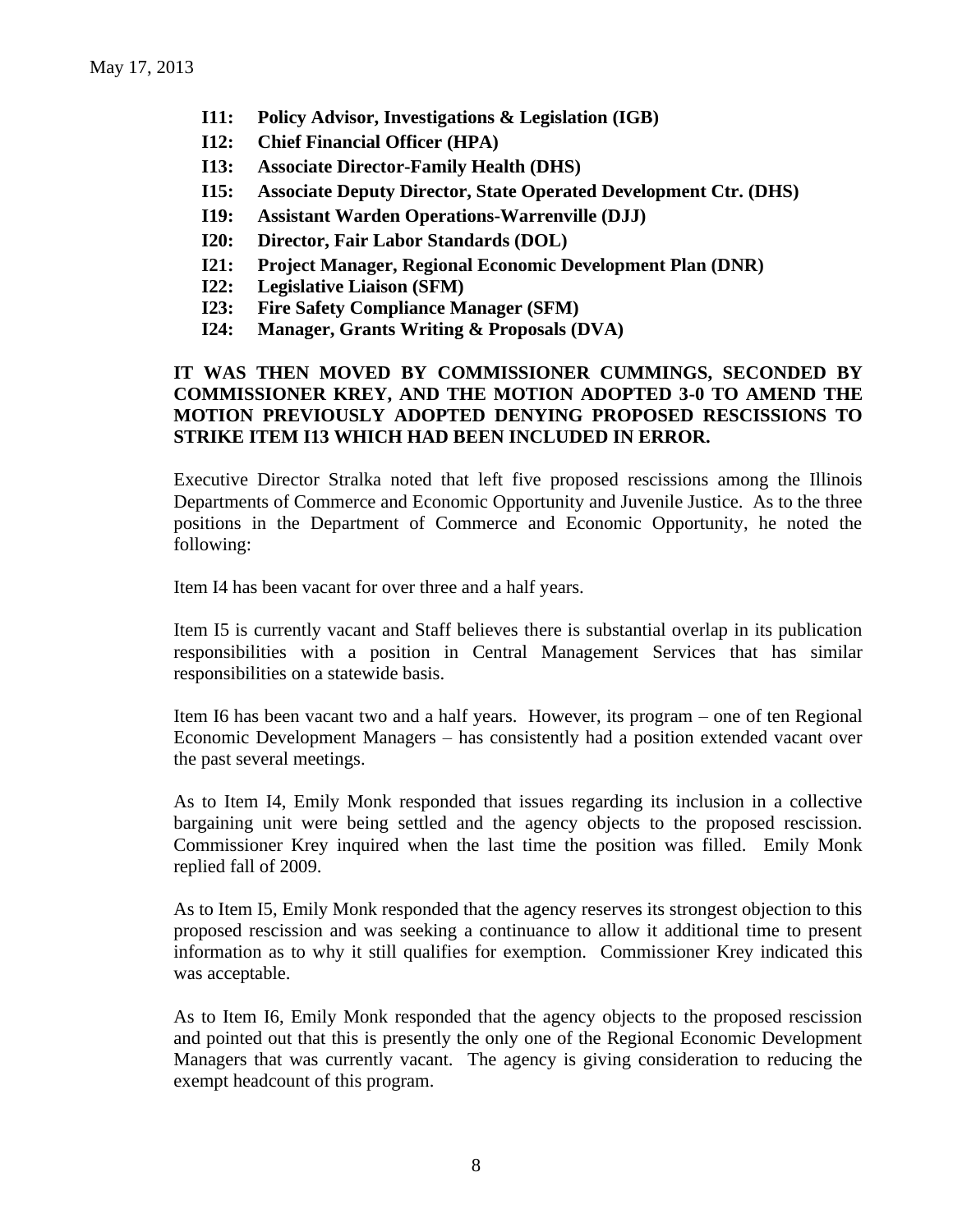**IT WAS MOVED BY COMMISSIONER CUMMINGS, SECONDED BY COMMISSIONER KREY, AND THE MOTION ADOPTED 3-0 TO CONTINUE THE PROPOSED RESCISSION OF THE 4D(3) EXEMPTION FOR THE FOLLOWING POSITIONS TO THE COMMISSION'S SCHEDULED NOVEMBER 15, 2013 MEETING:**

- **I4: Legislative Liaison-International Trade Office (CEO)**
- **I5: Director, Marketing & Publications (CEO)**
- **I6: Regional Manager-West Central Region (CEO)**

As to the two positions in the Department of Juvenile Justice, Executive Director Stralka noted that I17 has been vacant seven years and I18 has been vacant for almost six years. The agency did not have a representative present at the meeting and its only substantive response was that the agency was working to fill the position. Mark Magill, Central Management Services, Technical Services, indicated he had not heard anything further from the agency. Commissioner Krey noted the absence of an agency representative.

### **IT WAS MOVED BY COMMISSIONER KREY, SECONDED BY COMMISSIONER CUMMINGS AND THE MOTION ADOPTED 3-0 TO RESCIND THE 4D(3) EXEMPTION FOR THE FOLLOWING POSITIONS:**

- **I17: Assistant Warden Operations-IYC Chicago (DJJ)**
- **I18: Assistant Warden Programs-Harrisburg (DJJ)**

|                | <b>Item Agency</b> | <b>Position Number</b> | <b>Functional Title</b>                            |
|----------------|--------------------|------------------------|----------------------------------------------------|
| I <sub>1</sub> | <b>CMS</b>         | 40070-37-30-000-40-01  | BOB, Medical & Healthcare Portfolio                |
| I13            | <b>DHS</b>         | 26404-10-21-000-00-01  | <b>Associate Director-Family Health</b>            |
| I14            | <b>DHS</b>         | 40070-10-16-000-00-01  | Assistant, Compliance Access & Workplace<br>Safety |
| I16            | <b>DJJ</b>         | 40070-27-16-300-00-01  | <b>Assistant Warden Operations-Murphysboro</b>     |
| I17            | <b>DJJ</b>         | 40070-27-17-300-00-01  | <b>Assistant Warden Operations-IYC Chicago</b>     |
| <b>I18</b>     | <b>DJJ</b>         | 40070-27-20-200-00-01  | Assistant Warden Programs-Harrisburg               |

**The following 4d(3) exemptions were rescinded on May 17, 2013:**

#### **The following 4d(3) exemption rescissions were denied on May 17, 2013:**

|           | <b>Item Agency</b> | <b>Position Number</b> | <b>Functional Title</b>                        |
|-----------|--------------------|------------------------|------------------------------------------------|
| I2        | <b>CMS</b>         | 40070-37-41-820-00-01  | BOSS, GS, Contractual Labor & Specialty        |
|           |                    |                        | Services                                       |
| I3        | <b>CMS</b>         | 40070-37-60-020-10-01  | <b>Certification Coordinator</b>               |
| I7        | DOC.               | 40070-29-56-300-00-01  | <b>Assistant Warden Operations-Taylorville</b> |
| <b>I8</b> | DOC.               | 40070-29-88-200-00-01  | Assistant Warden Programs-Logan                |
| I9        | <b>FPR</b>         | 37015-13-04-200-00-01  | Legislative Liaison                            |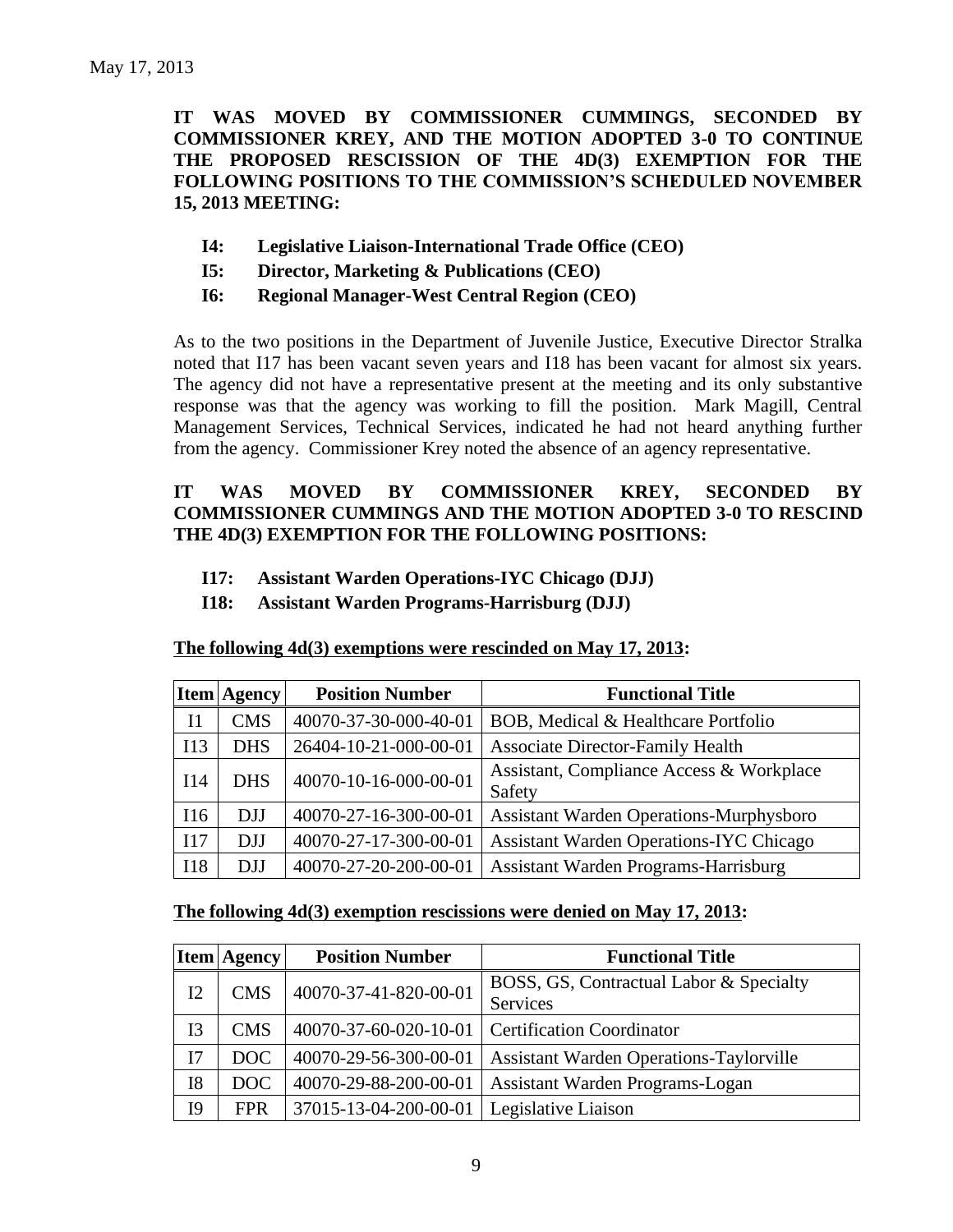|     | <b>Item Agency</b> | <b>Position Number</b> | <b>Functional Title</b>                                           |
|-----|--------------------|------------------------|-------------------------------------------------------------------|
| I10 | <b>FPR</b>         | 40070-13-00-300-00-01  | <b>Agency Procurement</b>                                         |
| I11 | <b>IGB</b>         | 40070-50-69-000-20-01  | Policy Advisor, Investigations & Legislation                      |
| I12 | <b>HPA</b>         | 40070-48-00-100-00-01  | <b>Chief Financial Officer</b>                                    |
| I15 | <b>DHS</b>         | 40070-10-66-200-10-01  | Assoc. Dep. Director, State Operated<br><b>Development Center</b> |
| I19 | <b>DJJ</b>         | 40070-27-42-300-00-01  | <b>Assistant Warden Operations-Warrenville</b>                    |
| I20 | Labor              | 40070-15-30-100-00-01  | Director, Fair Labor Standards                                    |
| I21 | <b>DNR</b>         | 40070-12-00-300-00-01  | Project Manager, Regional Economic<br>Development Plan            |
| I22 | <b>SFM</b>         | 37015-50-50-000-02-16  | Legislative Liaison                                               |
| I23 | <b>SFM</b>         | 37015-50-50-100-00-16  | <b>Fire Safety Compliance Manager</b>                             |
| I24 | <b>DVA</b>         | 37015-34-00-000-02-01  | Manager, Grants Writing & Proposals                               |

### **The following 4d(3) exemption rescissions were continued to November 15, 2013:**

|                | <b>Item Agency</b> | <b>Position Number</b> | <b>Functional Title</b>                                                |
|----------------|--------------------|------------------------|------------------------------------------------------------------------|
| I4             | <b>CEO</b>         |                        | 37015-42-00-000-01-01   Legislative Liaison-International Trade Office |
| I <sub>5</sub> | <b>CEO</b>         |                        | 40070-42-00-010-00-01   Director, Marketing & Publications             |
| I <sub>6</sub> | <b>CEO</b>         |                        | 40070-42-10-600-00-01   Regional Manager (West Central Region)         |

### VI. CLASS SPECIFICATIONS

• None submitted.

**IT WAS MOVED BY COMMISSIONER CUMMINGS, SECONDED BY COMMISSIONER KREY, AND THE MOTION ADOPTED 3-0 TO DISAPPROVE ANY CLASS SPECIFICATIONS RECEIVED BY THE COMMISSION NOT CONTAINED IN THIS REPORT TO ALLOW ADEQUATE STUDY.** 

### VII. MOTION TO CLOSE A PORTION OF THE MEETING

**IT WAS MOVED BY COMMISSIONER CUMMINGS, SECONDED BY COMMISSIONER KREY, AND BY ROLL CALL VOTE THE MOTION ADOPTED 3- 0 TO CLOSE A PORTION OF THE MEETING PURSUANT TO SUBSECTIONS 2(c)(1), 2(c)(4), 2(c)(5), AND 2(c)(11) OF THE OPEN MEETINGS ACT.**

| <b>FITZGERALD YES</b> |     | <b>CUMMINGS</b> | YES |
|-----------------------|-----|-----------------|-----|
| <b>KREY</b>           | YES |                 |     |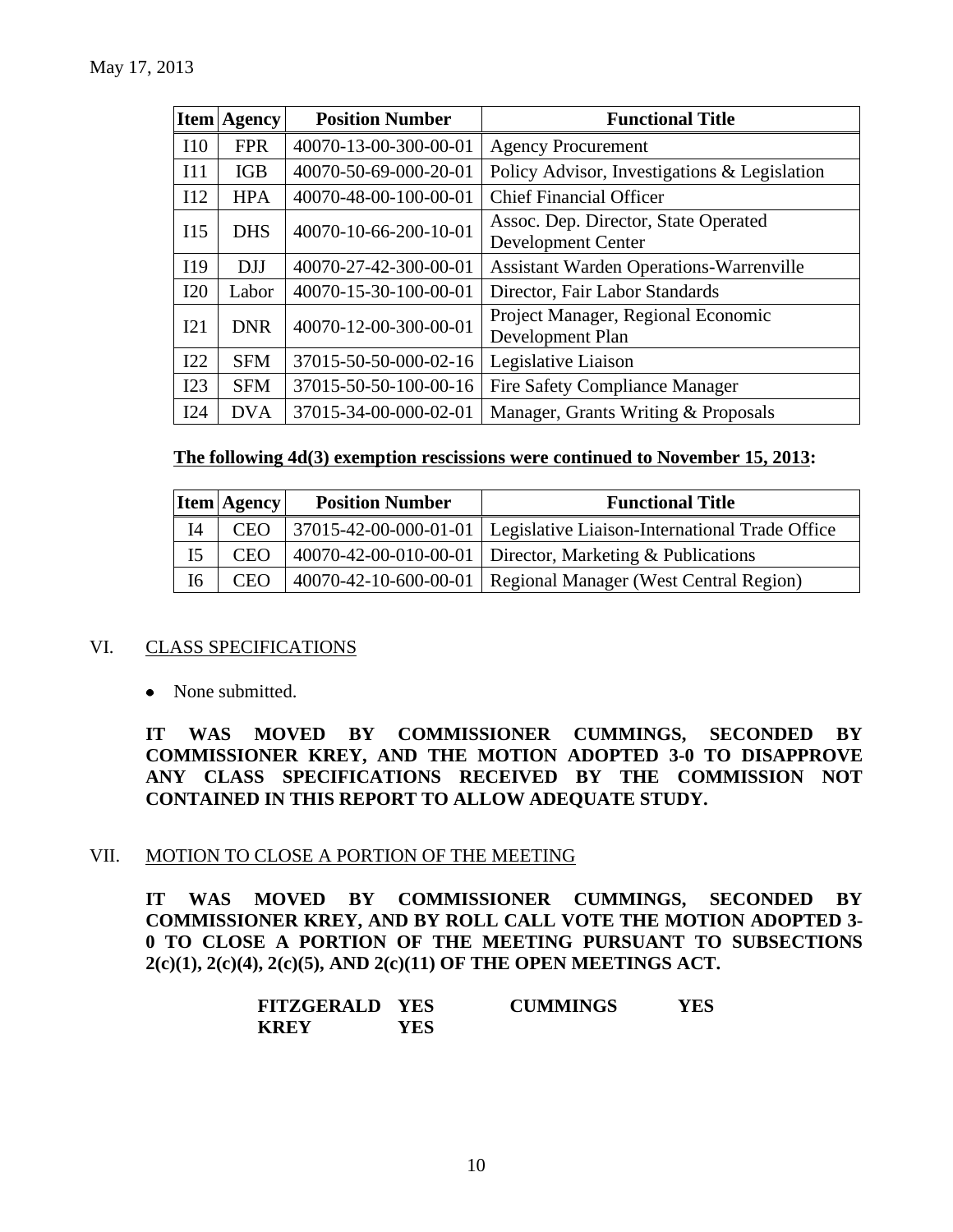#### VIII. RECONVENE THE OPEN MEETING

Upon due and proper notice the regular open meeting of the Illinois Civil Service Commission was reconvened at 400 West Monroe Street, Suite 306, Springfield, Illinois at 1:45 p.m.

#### **PRESENT**

Chairman Garrett P. FitzGerald; Anita M. Cummings and Susan Moylan Krey, Commissioners; Daniel Stralka, Executive Director; and Andrew Barris, Assistant Executive Director.

### IX. NON-MERIT APPOINTMENT REPORT

The Personnel Code permits non-merit appointments for a limited period of time, i.e., emergency appointments shall not exceed 60 days and shall not be renewed, and positions shall not be filled on a temporary or provisional basis for more than six months out of any twelve-month period. Consecutive non-merit appointments are not violative of the Code; however, they do present a possible evasion of merit principles and should be monitored. Set forth below is the number of consecutive non-merit appointments made by each department. These statistics are from the Illinois Department of Central Management Services' Consecutive Non-Merit Report.

| Agency                                | 3/31/13        | 4/30/13        | 4/30/12        |
|---------------------------------------|----------------|----------------|----------------|
| Aging                                 | 0              | 0              |                |
| <b>Arts Council</b>                   | $\overline{0}$ | 1              |                |
| <b>Children and Family Services</b>   | $\overline{2}$ | 4              | 3              |
| Corrections                           |                | 0              |                |
| <b>Employment Security</b>            |                | 0              | $\overline{0}$ |
| <b>Healthcare and Family Services</b> | $\overline{2}$ | 7              | 3              |
| <b>Human Rights</b>                   | 0              | 0              |                |
| <b>Human Services</b>                 |                | 0              | 4              |
| Insurance                             |                | 0              | 0              |
| <b>Natural Resources</b>              | $\overline{2}$ | 1              |                |
| Property Tax Appeal Board             | 0              | $\overline{2}$ | 0              |
| <b>Public Health</b>                  |                | 1              | $\theta$       |
| Revenue                               | 4              | 1              | $\theta$       |
| <b>State Fire Marshal</b>             | 0              | 0              | 0              |
| <b>State Police Merit Board</b>       | 0              | 1              | 0              |
| <b>State Retirement Systems</b>       |                | 0              | 0              |
| Transportation                        | 10             | $\overline{2}$ | $\theta$       |
| Veterans' Affairs                     | 3              | $\overline{2}$ | 0              |
| Totals                                | 29             | 22             | 15             |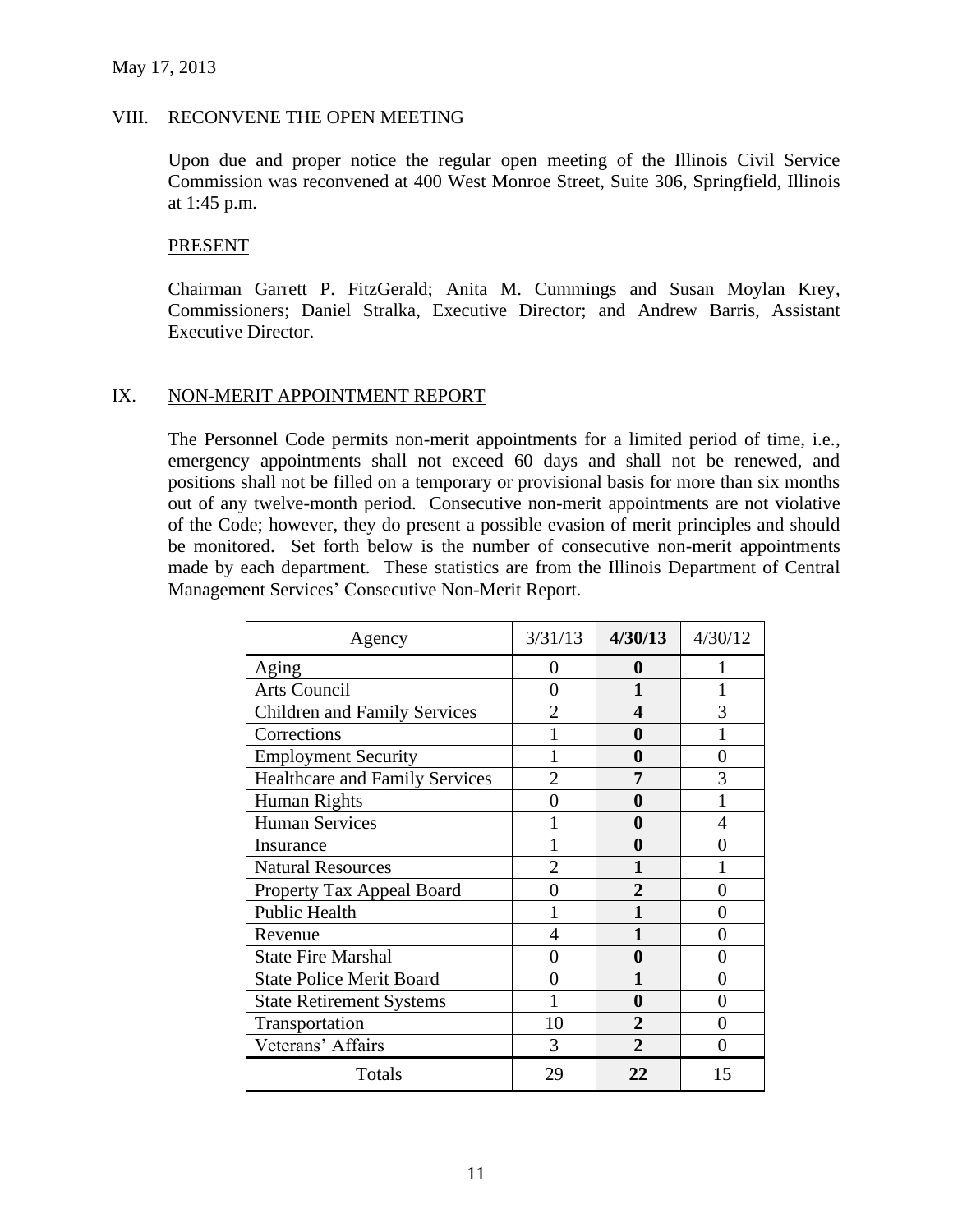### X. INTERLOCUTORY APPEALS

#### **DA-29-13**

| Employee | James E. Huddleston      | <b>Appeal Date</b>   | 02/06/13                      |
|----------|--------------------------|----------------------|-------------------------------|
| Agency   | Corrections              | <b>Decision Date</b> | 04/19/13                      |
| Type     | Discharge                | ALJ                  | <b>Andrew Barris</b>          |
| Issue(s) | No response to Motion    | <b>Proposal for</b>  | Dismissed subject to approval |
|          | to Dismiss or Amended    | Decision             | of the Commission; default    |
|          | <b>Motion to Dismiss</b> |                      | (failure to provide info.)    |

**IT WAS MOVED BY COMMISSIONER KREY, SECONDED BY COMMISSIONER CUMMINGS, AND BY ROLL CALL VOTE OF 3-0 THE MOTION ADOPTED TO AFFIRM AND ADOPT THE ADMINISTRATIVE LAW JUDGE'S PROPOSAL FOR DECISION TO DISMISS THE APPEAL FOR DEFAULT. THE COMMISSION FINDS THAT RESPONDENT'S FAILURE TO PROVIDE REQUESTED INFORMATION, RESPOND TO THE MOTION TO DISMISS, AND/OR AMENDED MOTION TO DISMISS CONSTITUTES DEFAULT.** 

| <b>FITZGERALD</b> | YES | <b>CUMMINGS</b> | YES |
|-------------------|-----|-----------------|-----|
| <b>KREY</b>       | YES |                 |     |

**DA-33-13**

| Employee | June Brooks           | <b>Appeal Date</b>   | 3/01/13                      |
|----------|-----------------------|----------------------|------------------------------|
| Agency   | <b>Human Services</b> | <b>Decision Date</b> | 4/24/13                      |
| Type     | Discharge             | ALJ                  | Daniel Stralka               |
| Issue(s) | Motion to Dismiss for | Proposal for         | Grant the Motion to Dismiss  |
|          | no jurisdiction (late | Decision             | subject to approval of the   |
|          | filing of appeal)     |                      | Commission; no jurisdiction. |

**IT WAS MOVED BY COMMISSIONER CUMMINGS, SECONDED BY COMMISSIONER KREY, AND BY ROLL CALL VOTE OF 3-0 THE MOTION ADOPTED TO AFFIRM AND ADOPT THE ADMINISTRATIVE LAW JUDGE'S PROPOSAL FOR DECISION TO GRANT THE MOTION TO DISMISS FOR NO JURISDICTION. THE COMMISSION FINDS THAT RESPONDENT'S FAILURE TO FILE HER APPEAL WITHIN 15 DAYS AFTER RECEIPT OF THE APPROVED CHARGES RESULTED IN THE COMMISSION HAVING NO JURISDICTION OVER THIS MATTER.** 

| <b>FITZGERALD</b> | YES | <b>CUMMINGS</b> | YES |
|-------------------|-----|-----------------|-----|
| KREY              | YES |                 |     |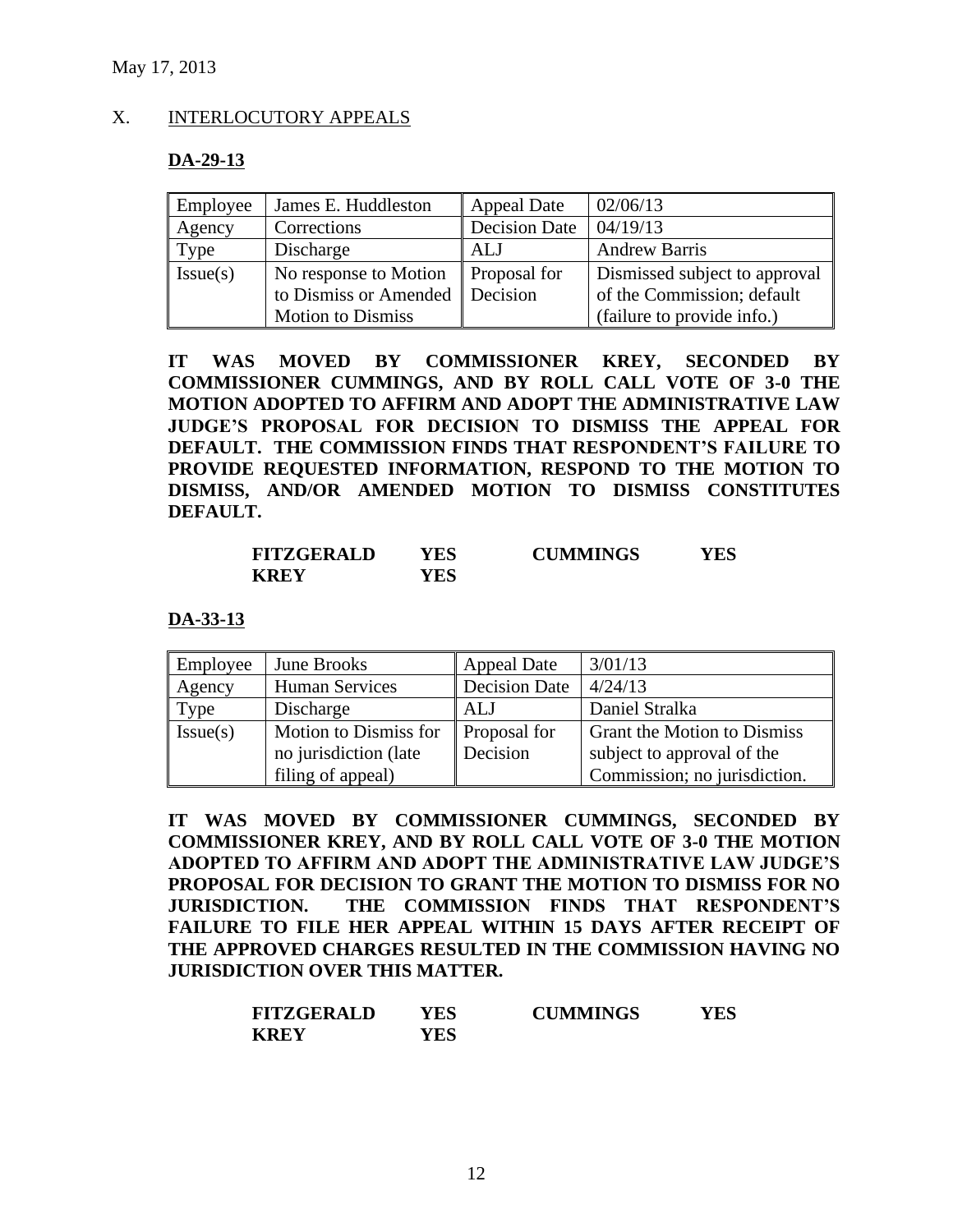### **DA-37-13**

| Employee | Floyd S. Crenshaw        | <b>Appeal Date</b>   | 4/02/13                        |
|----------|--------------------------|----------------------|--------------------------------|
| Agency   | Corrections              | <b>Decision Date</b> | 5/02/13                        |
| Type     | Discharge                | ALJ                  | <b>Andrew Barris</b>           |
| Issue(s) | <b>Motion to Dismiss</b> | Proposal for         | Deny Motion to Dismiss and     |
|          | because judicial verdict | <b>Decision</b>      | refer back to ALJ for hearing. |
|          | is still pending         |                      |                                |

**IT WAS MOVED BY COMMISSIONER CUMMINGS, SECONDED BY COMMISSIONER KREY AND THE MOTION ADOPTED TO DENY THE MOTION TO DISMISS AND REFER THE MATTER BACK TO THE ADMINISTRATIVE LAW JUDGE FOR HEARING.**

### XI. PUBLICLY ANNOUNCED DECISIONS RESULTING FROM APPEALS

### **DA-3-13**

| Employee    | Lydia E. Johnson      | Appeal Date                               | 8/02/12 |
|-------------|-----------------------|-------------------------------------------|---------|
| Agency      | <b>Human Services</b> | Decision Date                             | 5/03/13 |
| Appeal Type | Discharge             | Proposal for Decision   Discharge upheld. |         |
| ALJ         | Daniel Stralka        |                                           |         |

**IT WAS MOVED BY COMMISSIONER KREY, SECONDED BY COMMISSIONER CUMMINGS, AND BY ROLL CALL VOTE OF 3-0 THE MOTION ADOPTED TO AFFIRM AND ADOPT THE ADMINISTRATIVE LAW JUDGE'S PROPOSAL FOR DECISION TO UPHOLD THE DISCHARGE FOR THE REASONS SET FORTH IN THE PROPOSAL FOR DECISION DATED MAY 3, 2013.**

| <b>FITZGERALD</b> | YES | <b>CUMMINGS</b> | YES |
|-------------------|-----|-----------------|-----|
| <b>KREY</b>       | YES |                 |     |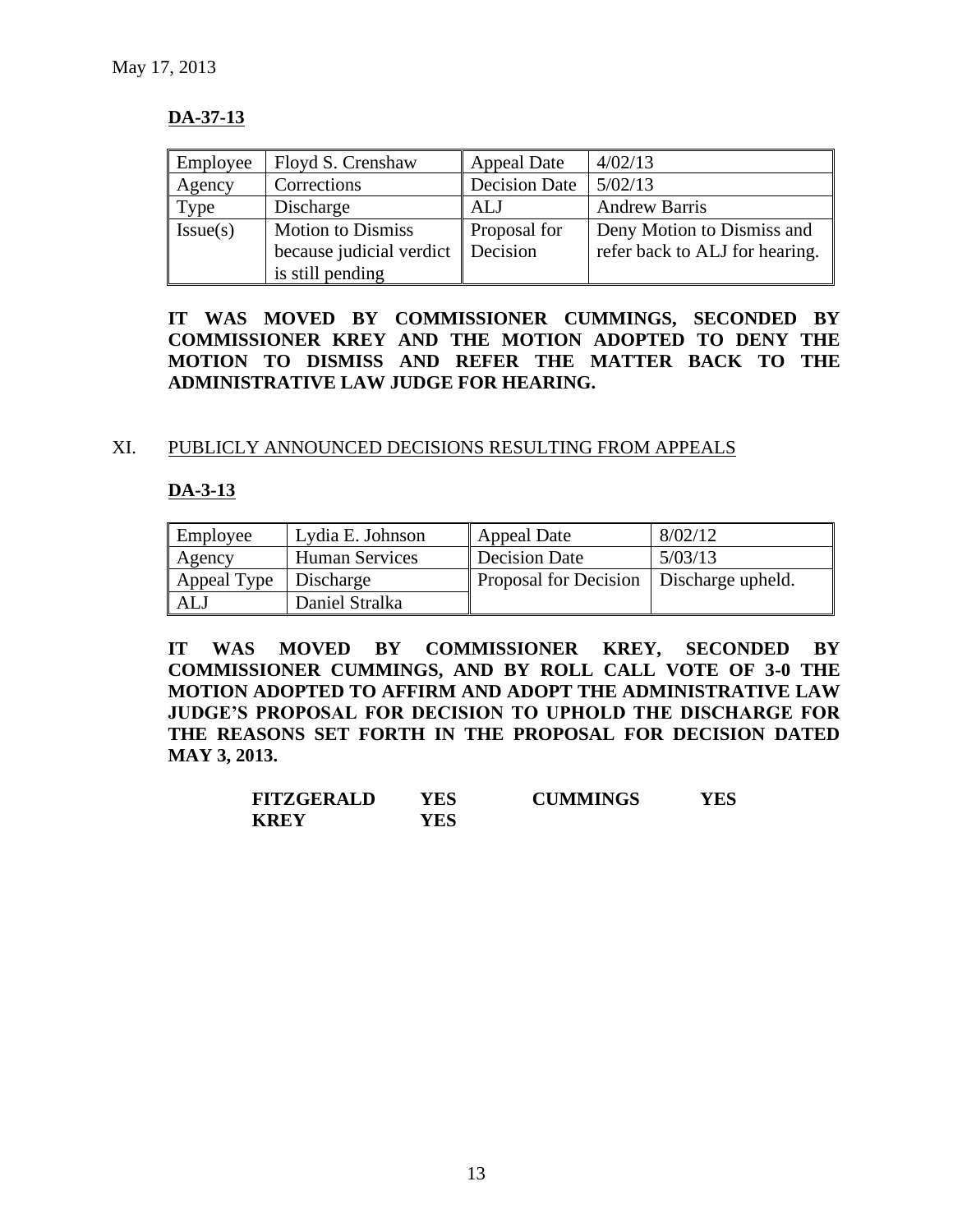### **DA-9-13**

| Employee    | William J. Watson    | Appeal Date                               | 9/06/12 |
|-------------|----------------------|-------------------------------------------|---------|
| Agency      | Corrections          | Decision Date                             | 5/02/13 |
| Appeal Type | Discharge            | Proposal for Decision   Discharge upheld. |         |
| ALJ         | <b>Andrew Barris</b> |                                           |         |

**IT WAS MOVED BY COMMISSIONER CUMMINGS, SECONDED BY COMMISSIONER KREY, AND BY ROLL CALL VOTE OF 3-0 THE MOTION ADOPTED TO AFFIRM AND ADOPT THE ADMINISTRATIVE LAW JUDGE'S PROPOSAL FOR DECISION TO UPHOLD THE DISCHARGE FOR THE REASONS SET FORTH IN THE PROPOSAL FOR DECISION DATED MAY 2, 2013**

| <b>FITZGERALD</b> | YES | <b>CUMMINGS</b> | YES |
|-------------------|-----|-----------------|-----|
| <b>KREY</b>       | YES |                 |     |

#### **RV-16-13**

| Employee    | Ukanno Foxworth                 | <b>Appeal Date</b>   | 10/23/12             |
|-------------|---------------------------------|----------------------|----------------------|
| Agency      | <b>Environmental Protection</b> | <b>Decision Date</b> | 04/19/13             |
| Appeal Type | <b>Rule Violation</b>           | AL J                 | <b>Andrew Barris</b> |
| Issue(s)    | Was Section 302.90 of the       | Proposal for         | No violation.        |
|             | Personnel Rules violated when   | Decision             |                      |
|             | employee was not awarded a      |                      |                      |
|             | promotion to a position?        |                      |                      |

**IT WAS MOVED BY COMMISSIONER KREY, SECONDED BY COMMISSIONER CUMMINGS, AND BY ROLL CALL VOTE OF 3-0 THE MOTION ADOPTED TO AFFIRM AND ADOPT THE ADMINISTRATIVE LAW JUDGE'S PROPOSAL FOR DECISION THAT THE PETITIONER HAS NOT PROVEN BY A PREPONDERANCE OF THE EVIDENCE THAT A VIOLATION OF THE PERSONNEL CODE OR PERSONNEL RULES OCCURRED AS ALLEGED FOR THE REASONS SET FORTH IN THE PROPOSAL FOR DECISION DATED APRIL 19, 2013. THE APPEAL IS DENIED.**

| <b>FITZGERALD</b> | YES | <b>CUMMINGS</b> | YES |
|-------------------|-----|-----------------|-----|
| <b>KREY</b>       | YES |                 |     |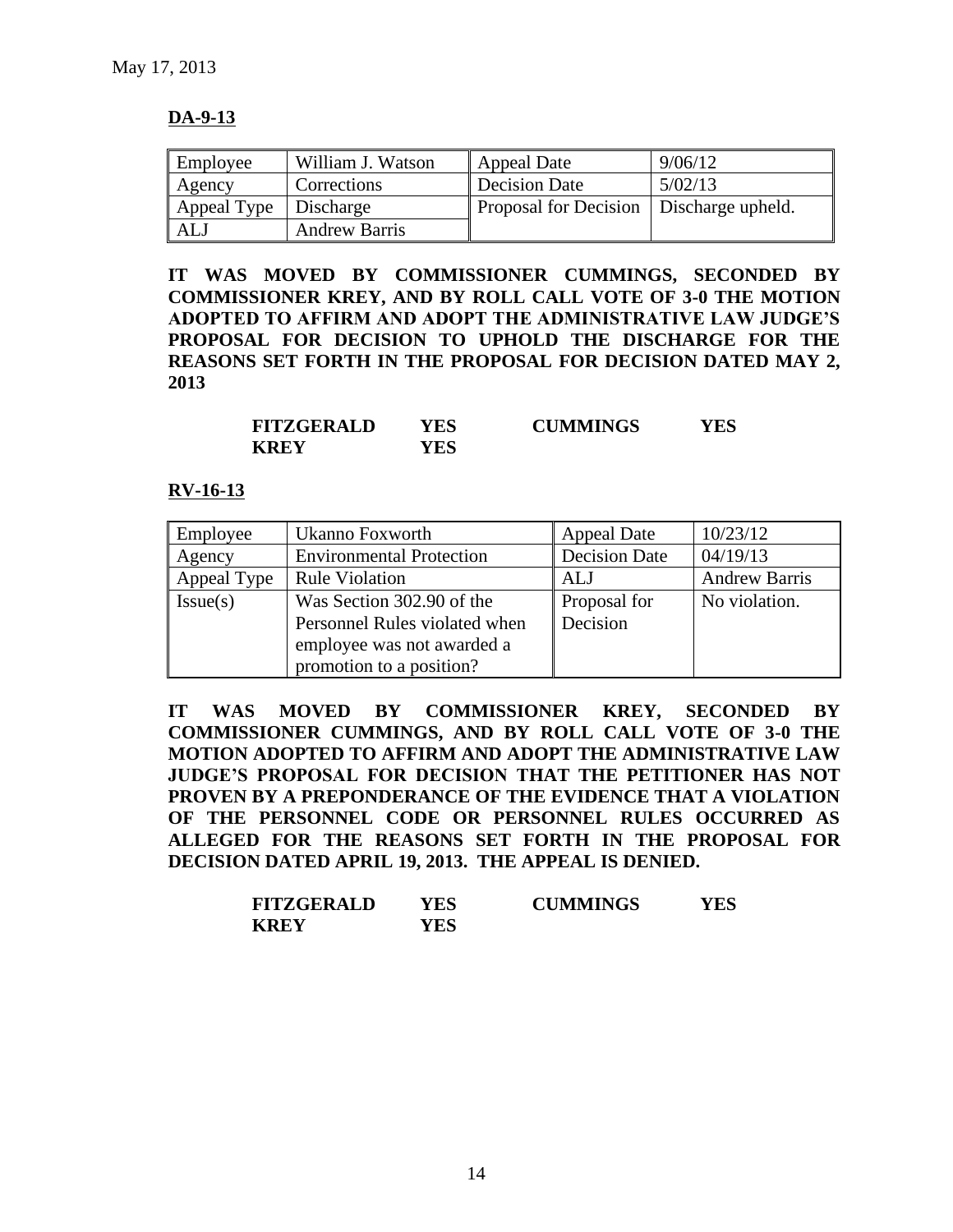### **RV-19-13**

| Employee    | Cathleen J. Hombs                                        | <b>Appeal Date</b>   | 11/27/12             |
|-------------|----------------------------------------------------------|----------------------|----------------------|
| Agency      | Corrections                                              | <b>Decision Date</b> | 04/17/13             |
| Appeal Type | <b>Rule Violation</b>                                    | ALJ                  | <b>Andrew Barris</b> |
| Issue(s)    | Were Sections 310.100 & 310.490   Proposal for           |                      | No violation.        |
|             | violated by the employee's starting $\parallel$ Decision |                      |                      |
|             | salary amount?                                           |                      |                      |

**IT WAS MOVED BY COMMISSIONER CUMMINGS, SECONDED BY COMMISSIONER KREY, AND BY ROLL CALL VOTE OF 3-0 THE MOTION ADOPTED TO AFFIRM AND ADOPT THE ADMINISTRATIVE LAW JUDGE'S PROPOSAL FOR DECISION THAT THE PETITIONER HAS NOT PROVEN BY A PREPONDERANCE OF THE EVIDENCE THAT A VIOLATION OF THE PERSONNEL CODE OR PERSONNEL RULES OCCURRED AS ALLEGED FOR THE REASONS SET FORTH IN THE PROPOSAL FOR DECISION DATED APRIL 17, 2013. THE APPEAL IS DENIED.**

| <b>FITZGERALD</b> | YES | <b>CUMMINGS</b> | YES |
|-------------------|-----|-----------------|-----|
| <b>KREY</b>       | YES |                 |     |

#### XII. APPEAL TERMINATED WITHOUT DECISION ON THE MERITS

**DA-27-13**

| Employee                | Cathy D. Alexander   Appeal Date |                     | 2/01/13                       |
|-------------------------|----------------------------------|---------------------|-------------------------------|
| Agency                  | <b>Human Services</b>            | Decision Date       | 4/24/13                       |
| Appeal Type   Discharge |                                  | <b>Proposal for</b> | Dismissed subject to approval |
| <b>ALJ</b>              | Daniel Stralka                   | Decision            | of the Commission; settled.   |

**IT WAS MOVED BY COMMISSIONER KREY, SECONDED BY COMMISSIONER CUMMINGS, AND BY ROLL CALL VOTE OF 3-0 THE MOTION ADOPTED TO AFFIRM AND ADOPT THE DISMISSAL OF THE APPEAL FOR THE REASONS SET FORTH IN THE PROPOSAL FOR DECISION.**

| <b>FITZGERALD</b> | YES | <b>CUMMINGS</b> | YES |
|-------------------|-----|-----------------|-----|
| <b>KREY</b>       | YES |                 |     |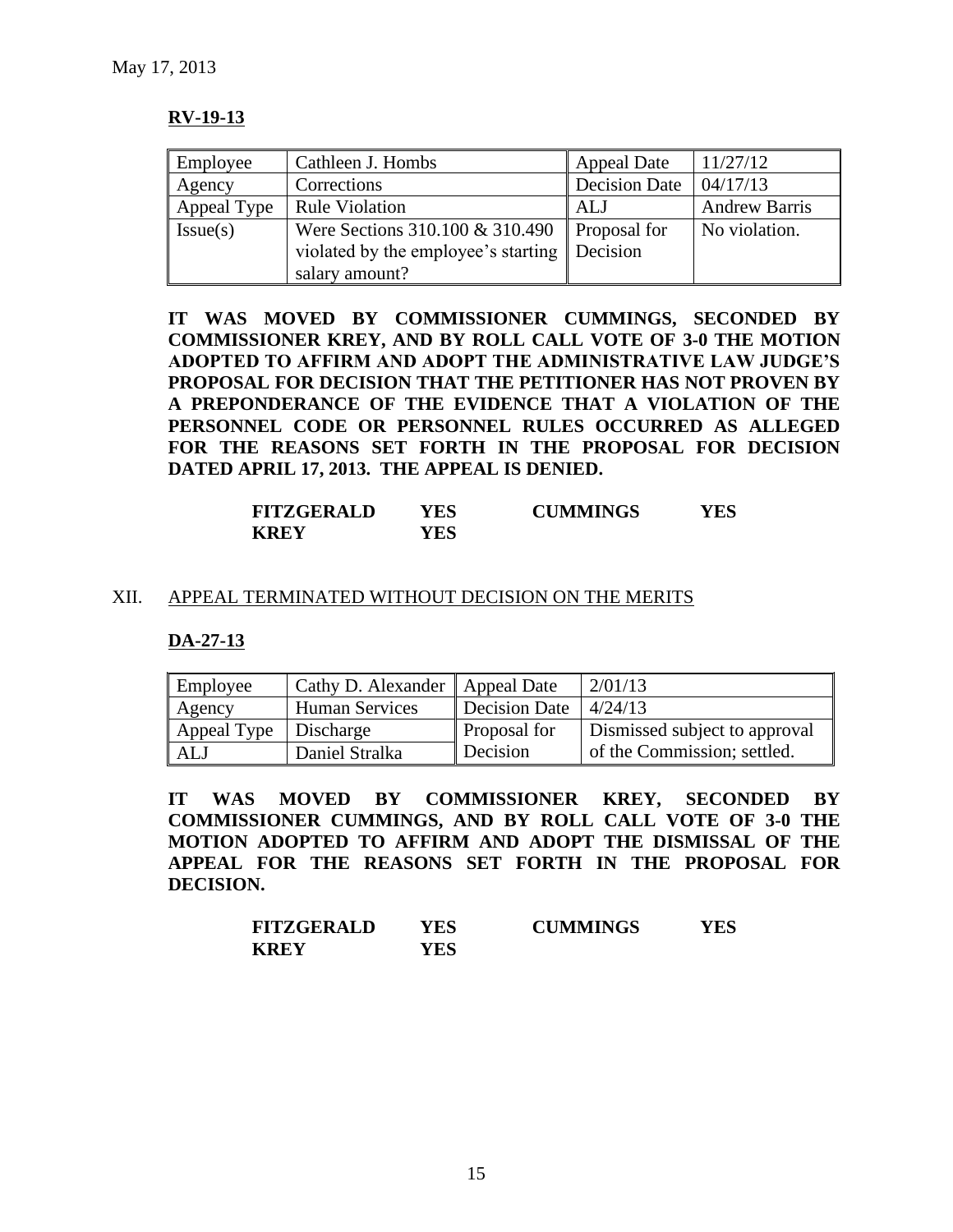### XIII. STAFF REPORT

Executive Director Daniel Stralka reported:

- Commissioner Garrett P. FitzGerald has been designated by the Governor to serve as Chairman of the Civil Service Commission effective May 10, 2013.
- The Civil Service Commission was recognized at the State Employees Combined Appeal (SECA) Awards on May 16. We received two awards: one for increasing the number of donors and one for exceptional giving. Coordinator Beckie Daniken expressed her gratitude for the staff and Commissioner participation.
- He appeared before the House General Services Appropriation Committee with Brian Collins on April 25, 2013 to present the Commission's fiscal year 2014 budget request.
- The Auditor General released its Management Audit of Management Positions (LAC141 audit). While the audit was directed mostly at Central Management Services, it did contain a recommendation for the Commission to approve principal policy exemptions in compliance with the Personnel Code.
- While no lease has been tendered for consideration by the Commission, it appears highly likely that the Springfield office will be relocating to the Illinois Building, 607 East Adams Street, sometime during the week of June 24. Details will be forthcoming.
- The Benefit Choice Period for State employees is from May 1 to May 31, 2013. If there are no changes to be made to carriers, dependents, etc., do nothing. If changes are needed, contact Brian Collins to help facilitate these changes.

### XIV. RECOGNITION OF COMMISSIONER ARES G. DALIANIS' SIX YEARS OF SERVICE

**ON MOTION OF COMMISSIONER CUMMINGS, SECONDED BY COMMISSIONER KREY (WHICH WAS JOINED IN BY CHAIRMAN FITZGERALD), A RESOLUTION WAS MADE AND UNANIMOUSLY PASSED TO RECOGNIZE ARES DALIANIS' SIX YEARS OF SERVICE TO THE CIVIL SERVICE COMMISSION AS COMMISSIONER. A SUITABLE COPY OF THIS RESOLUTION OF APPRECIATION IS TO BE SIGNED BY ALL COMMISSIONERS, FRAMED, AND PRESENTED TO COMMISSIONER DALIANIS.**